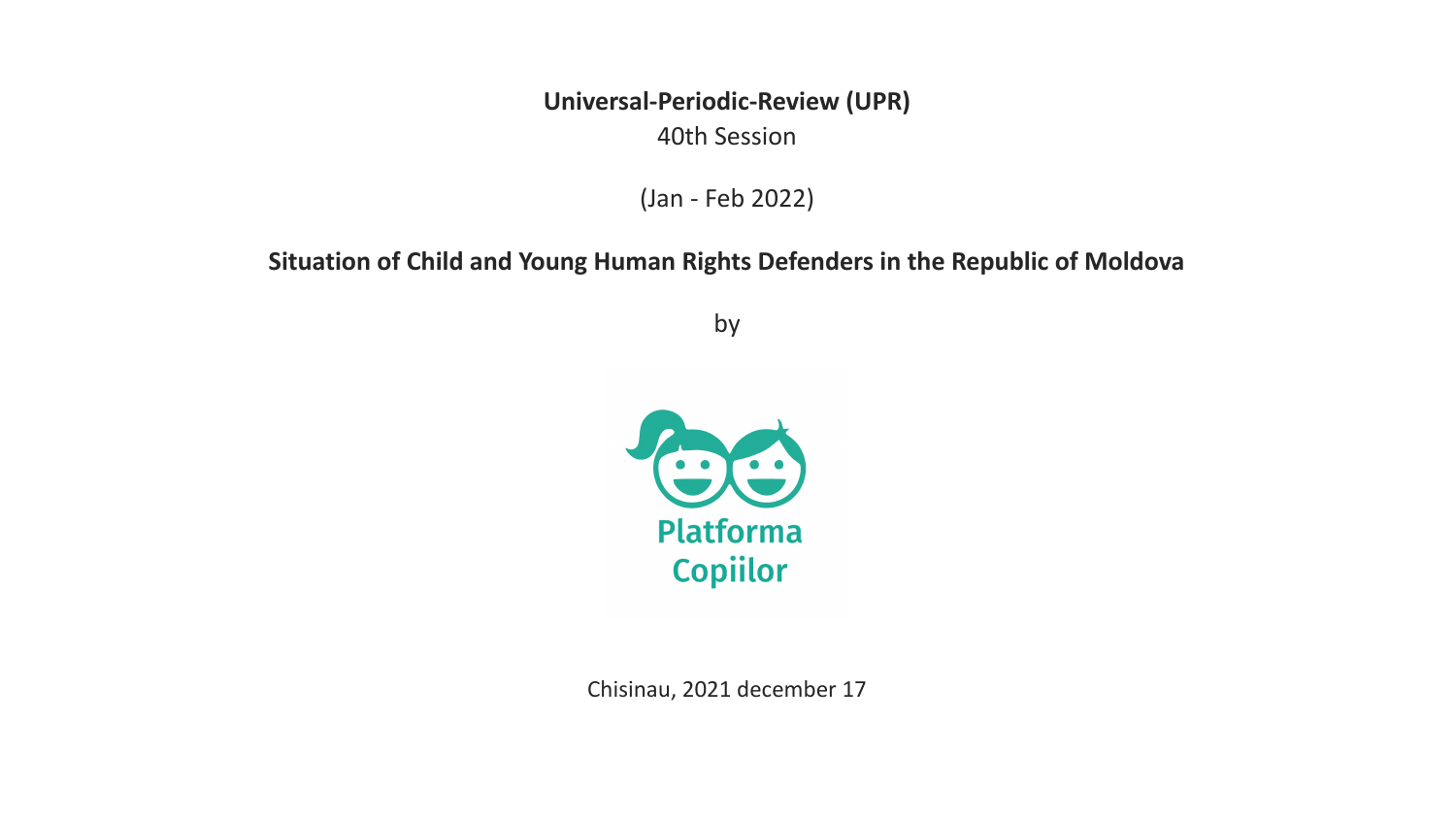# **Who are we?**



### **Main aim**

*Raising awareness of child/young human rights defenders, their challenges and recommendations* 

## **We are child human rights defenders**

**Members of a platform for children and adolescents to discuss and raise human rights issues.** 

**We are active in different domains and initiatives, as well (such as gender equality, LGBTQ rights and environment)**

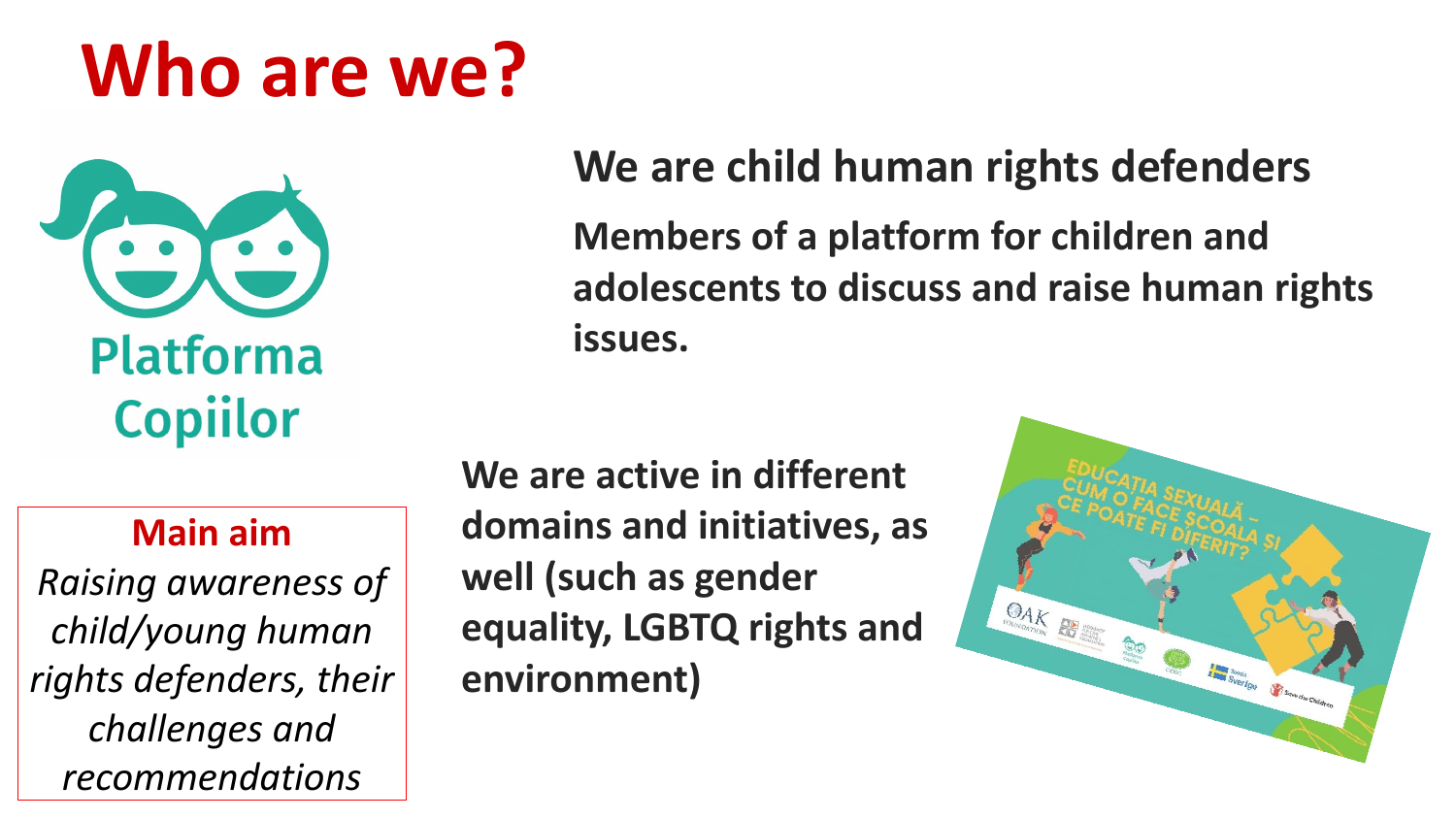In the previous UPR cycle, Moldova received and accepted 3 recommendations - from Belgium, Poland, and Uruguay - to recognize the importance of human rights defenders and create a safe environment for them in line with Human Rights Conventions.

Unfortunately, no state made specific recommendations regarding child human rights defenders. We strongly encourage recommending States to formulate clear and specific recommendations focusing on creating safe and enabling environment for child human rights defenders.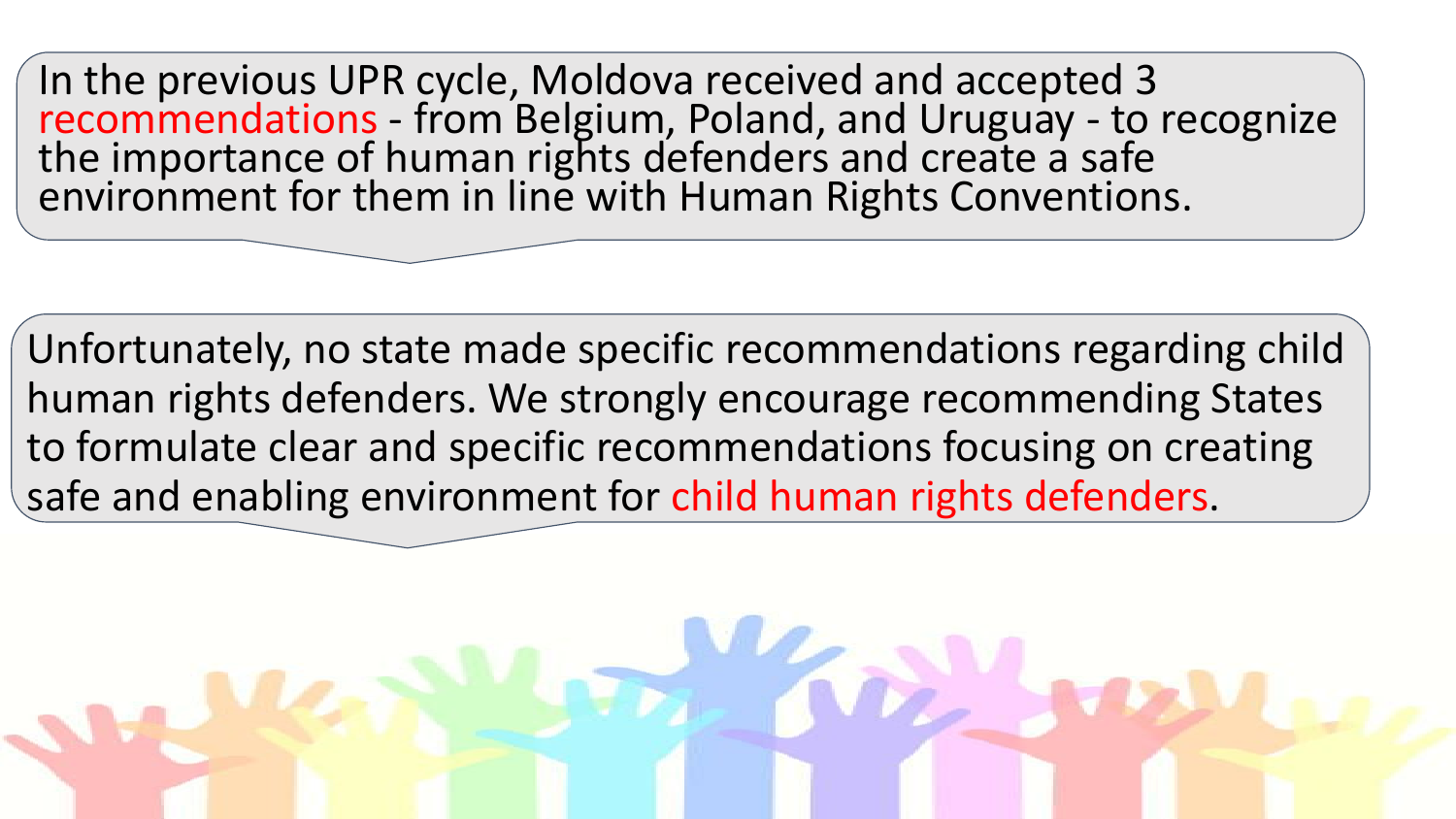# **CHRD's main issues:**

**Lack of child/youth friendly information on human rights, including protection mechanism, opportunities, and support for action, etc**

In school we talk about activism, civic involvement, but the school does not support us to participate … On the contrary, they stop us, marginalize us, set limits…" (girl, 17yo)

We mostly learn about rights and their realization from participating in activities with different NGOs and while volunteering; these programmes can involve only limited number of children.



A group of child human rights defenders told us that they announced their assembly at the local public authorities as according to the rules, but "No policeman was there to provide safety and security during the protest. A drunken man attacked a young man, and a woman swore at us. It was very humiliating." (Girl, 17yo)

 **Impact:** 

**Platforma** 

**Copiilor** 

We don't feel safe and protected in general and even less so when we act for human rights.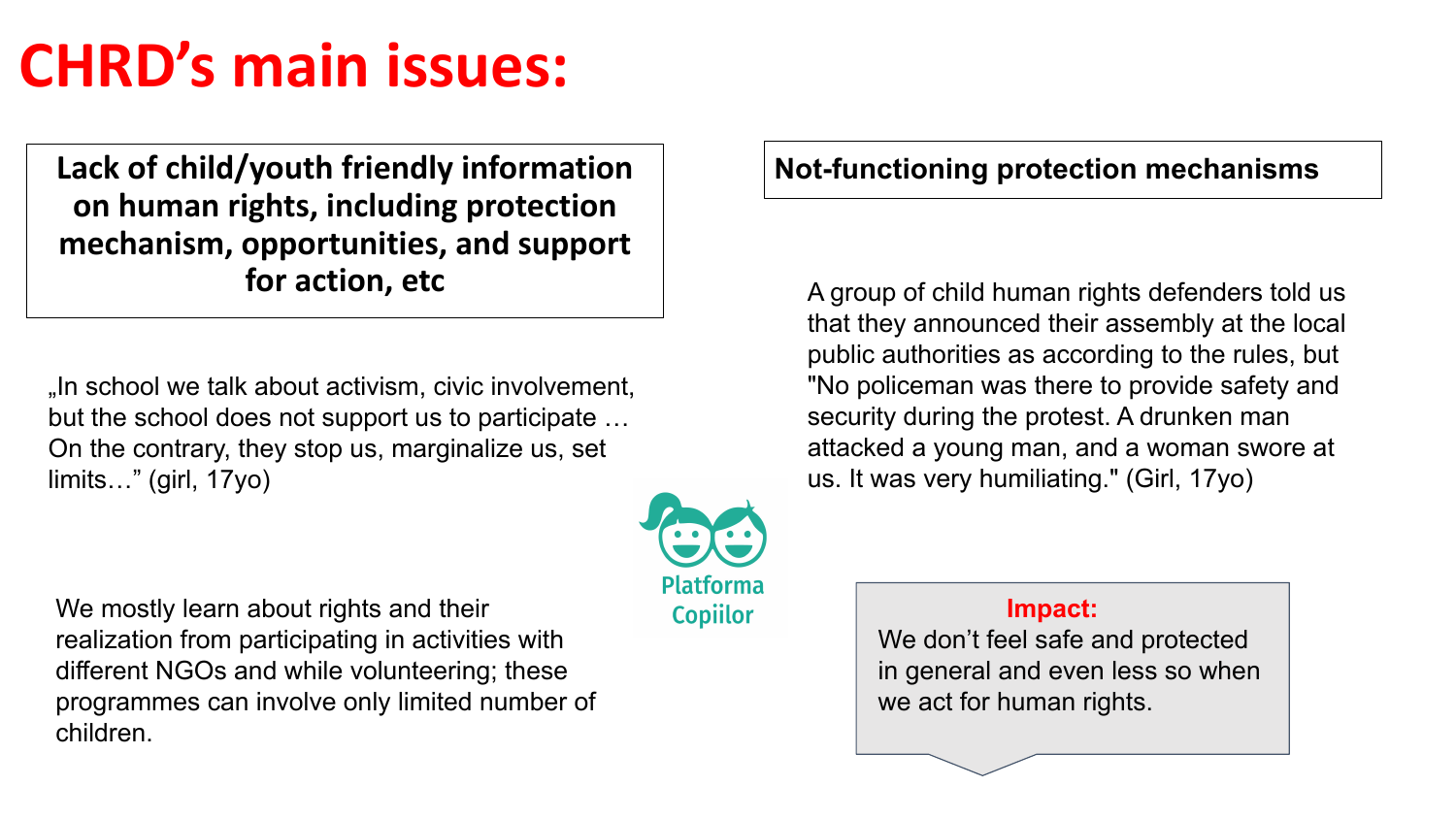## **CHRD's main issues:**

**Strong and widespread negative attitudes about children's capacities and activities of child human rights defenders**

"Stereotypes that teenagers are not able to express themselves and understand [human rights issues or decision-making processes]." (DGD 2018 submission)

It is even worse for some children, for example children with disabilities, young children, children who experiment with hairstyles and clothing, children with low grades etc. As human rights defenders we are either not taken seriously or considered dangerous for our school, community etc.

**Risks of violence and negative** 

**consequences is widespread**

"After the strike, the administration of a school from which several students came to strike gathered everyone from the school to threaten to expel the students who participated in the strike during school. They threatened with expelling or not admitting to the final exam." (girl, 17yo; Submission to the HRC General Comment 37, link )

"We cannot express ourselves freely about LGBTQ in schools, community, because as a defender of the rights of the LGBTQ community, you are associated as a member of it and because this is a taboo in our country you get exposed to bullying, online and offline, including form school staff. And, people around you get involved in your personal life without permission." (Girl 20yo)

#### **Impact:**

These issues make it difficult or even stop us from getting active for human rights and put our other rights at risk.

#### **Impact:**

 "Many young people give up their ideas because they are not taken seriously, they do not receive any response from the authorities or the school administration." (Girl, 18yo)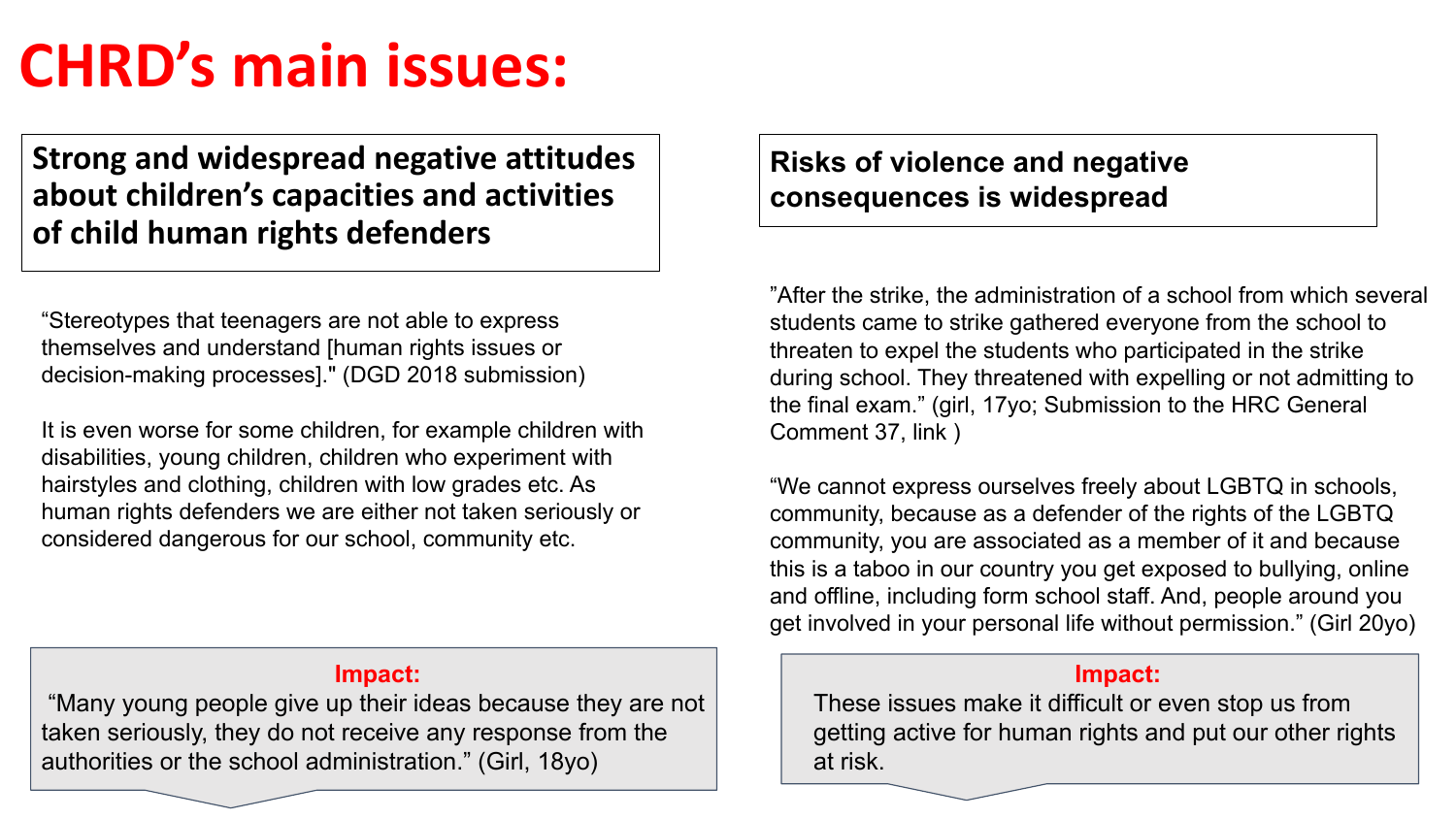## **What are our recommendations?**

**• Ensure that child human rights defenders have access to multiple, safe, child-appropriate mechanisms to report reprisals, violence, and abuse, seek redress for violations and receive support and care for physical and psychological abuse. .**



• **Establish an exchange platform between children's and youth organizations and government, creating a safe space and opportunities for child human rights defenders to express their views and develop policies considering them.** 

#### **• Conduct an**

**awareness-raising campaign to inform children, parents and everyone working for and with children (such as teachers, social workers, police), about human rights, and in particular children's rights, including what can be done if rights are violated.**